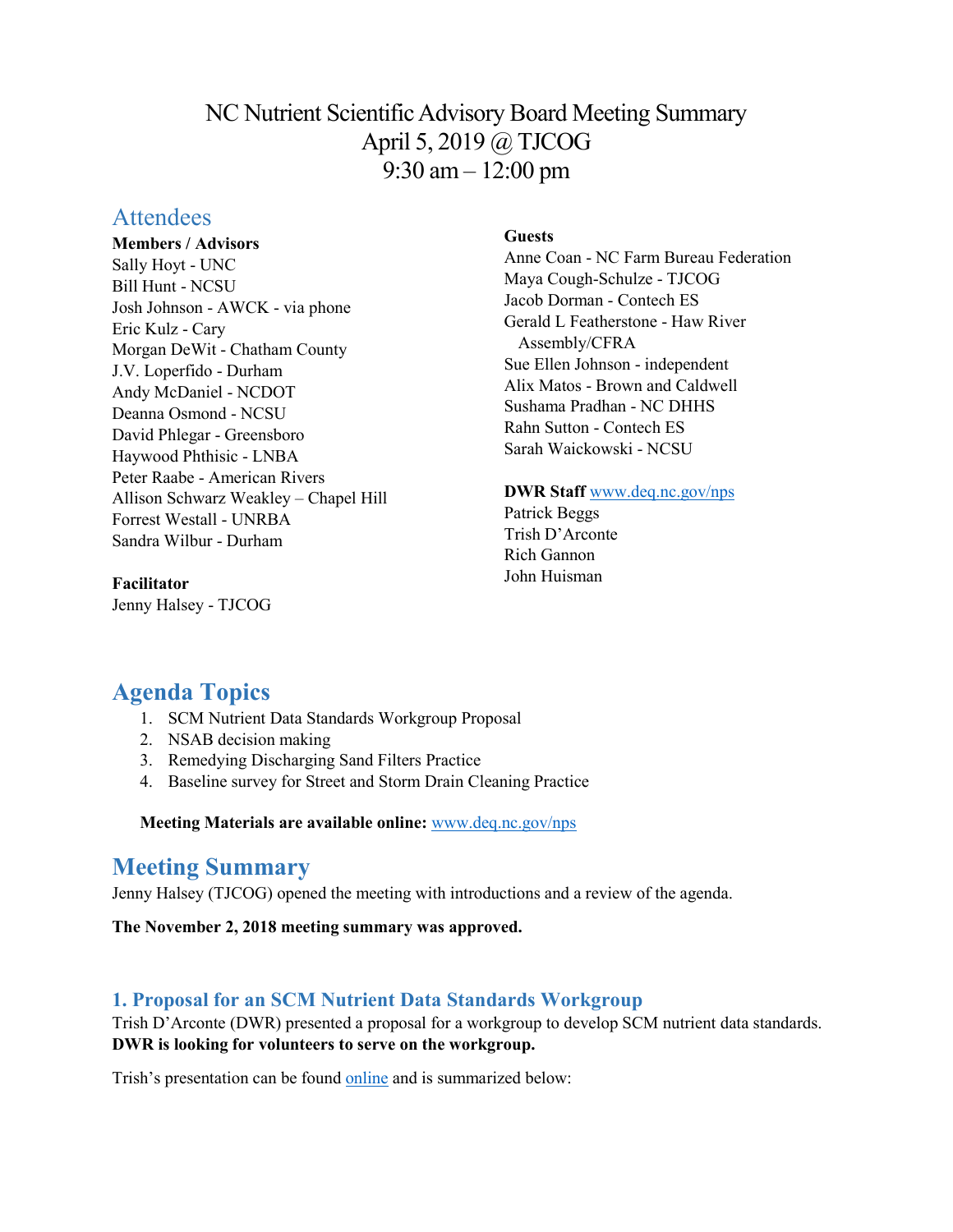Current Approach to SCM Performance Assignment

- Data on TSS performance submitted to DEMLR
- Hydrologic SCM performance and Minimum Design Criteria determined by DEMLR
- Nutrient data standards set by NCSU BPJ and DEMLR's **New Stormwater Tech (NEST)** program
- Assigning nutrient EMCs relies upon Best Professional Judgement from NCSU
- Review of nutrient EMCs by NSAB

Problems with Current Approach

- NEST Program is missing nutrient-specific details
- Need to document BPJs in detail or rely on less BPJ
- Need to document what available data are excluded and why
- Variations in how EMCs are assigned and approved
- How to handle challenges to EMC assignment

Examples of Challenges Assigning EMCs

- Difficulty assigning EMCs for StormFilter non-regional data otherwise sufficient for DEMLR
- Difficulty assigning EMCs for Filterra extreme high and low influent concentrations
- Sand Filters  $\Box$  using influent EMCs as effluent
- Request to treat Dry Detention similar to Sand Filters
- EMC for Floating Wetland Islands uses different approach to other SCMs

Proposal – Nutrient Data Standards Workgroup

- Evaluate NEST Program to flesh out nutrient data standards
- How frequently to reevaluate EMCs with new data?
- Standardized data evaluation and EMC assignment
- Allowances for differing EMC assignment methods
- EMC assignment appeals process
- Document approaches for all current SCMs in detail

Current Nutrient SCMs:

- Bioretention w/ or w/o IWS
- Permeable Pavement
- Wet pond
- Stormwater wetland
- Sand Filter
- Rainwater Harvesting
- Green Roof
- Level Spreader Filter Strip
- Grassed Swale
- Dry Pond
- **Bioretention variants**
- Permeable Pavement variants
- Pollutant Removal Swale variants
- Sand Filter variants
- **Infiltration Systems**
- Disconnected Impervious Surface
- Floating Wetlands for Wet Ponds
- LS-FS with Virophos ®
- Silva Cell ® w/ or w/o IWS
- Custom SCMs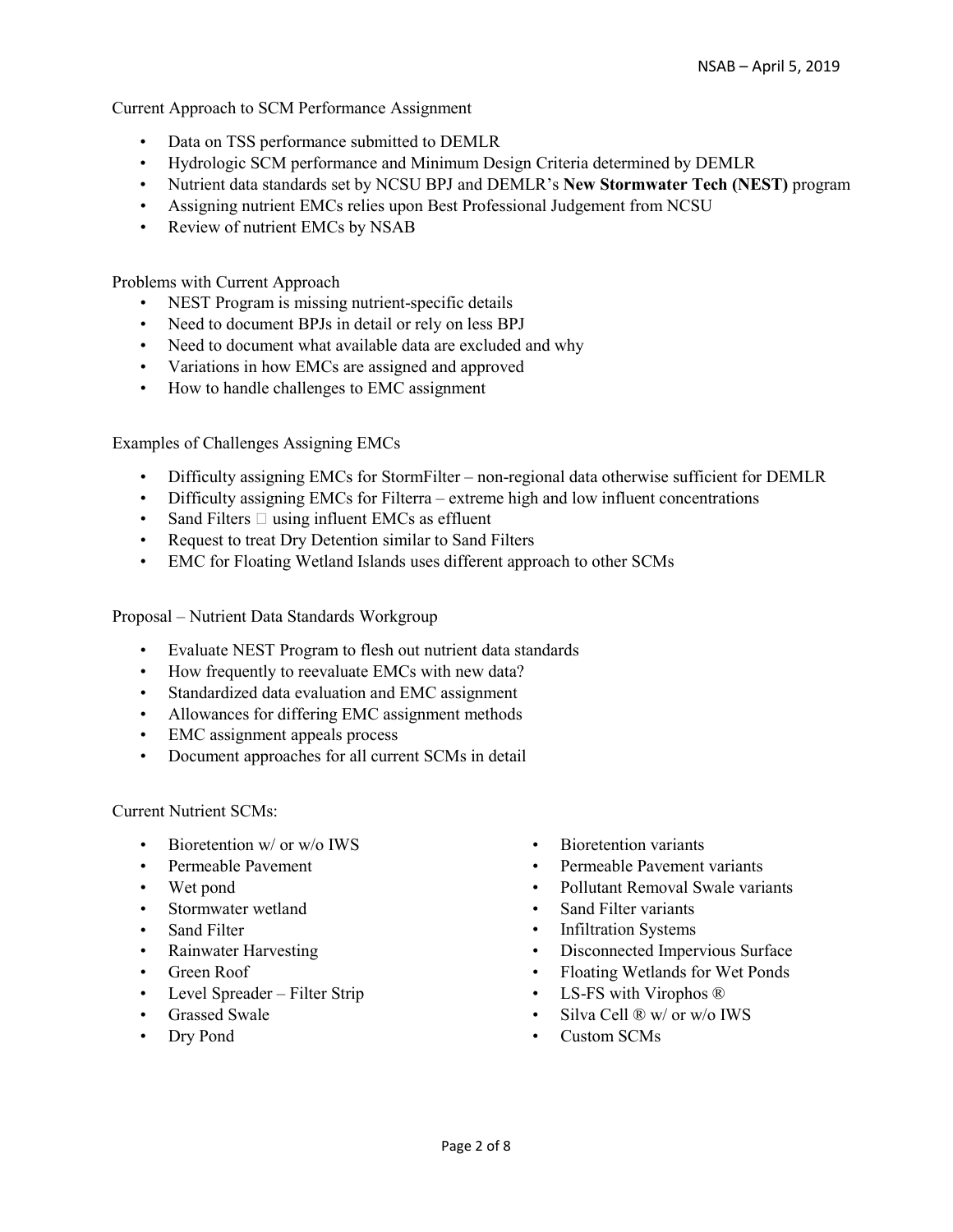Workgroup schedule and approach

- Start June / July 2019
- Monthly meetings
- NCSU provides analysis of available SCM data
- Get into nitty gritty details



## **Discussion following presentation:**

Sandi: Custom BMP – what guidance referencing?

Trish: Falls/Jordan program: Need to follow up on that.

- We are seeking a DEMLR staff member for the workgroup.
- Comment: Cumulative impacts are a part of every project. Do models take this into account? Response: This isn't about what needs improvement regulatorily but how SCMs perform now. There is a lot of data on how well they perform, but not for some of the newer ones.
- It's good this workgroup will have a specific focus.
- Keep the workgroup fast and nimble, an extension of NEST even.
- Questions for the workgroup:
	- o How can we incentivize innovation in this area and manage risk?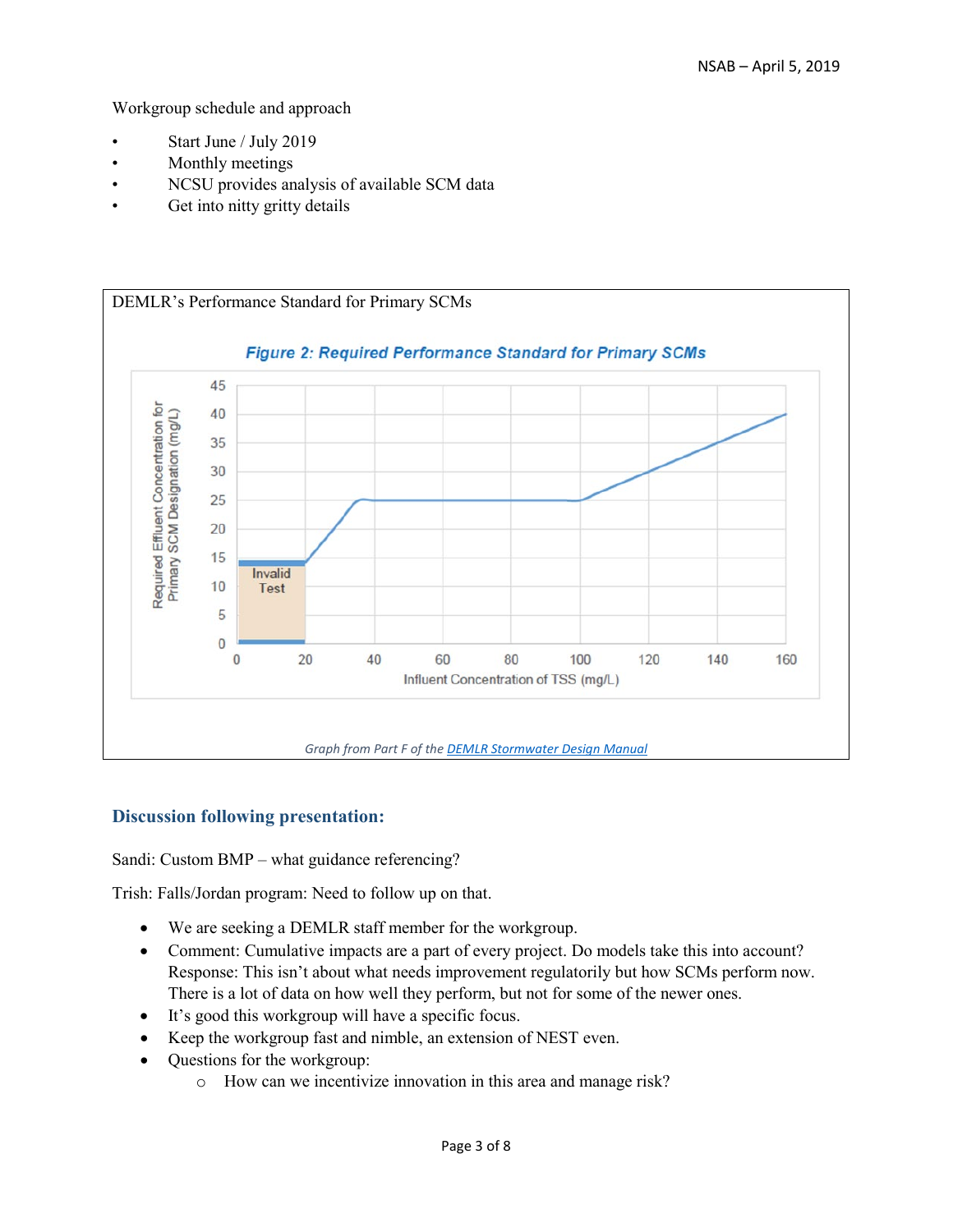o Do we need multiple groups to figure all this out? e.g. - nutrient, sediment, volume. Ideally should be one state assessment for all aspects of SCM performance. Can the group consider a recommendation for future advisory group?

**Action: Sandi Wilbur, Sally Hoyt, Peter Raabe, and Josh Johnson volunteered to serve on the workgroup. Others not on NSAB are welcome. Please contact trish.darconte@ncdenr.gov**

### **2. NSAB decision making**

Patrick Beggs (DWR) brought an item back for resolution that was discussed in October 2018 regarding how consensus will be determined as detailed in the decision-making section of the NSAB Charter. In October 2018, NSAB asked staff to draft suggested changes to clarify the section.

Current Proposal: Concerning the five finger polling method, a vote of #3 will now be considered supportive.

**Action: The NSAB agreed by consensus to make the proposed change.** Below is the new Section C of the Charter with changes in **bold**:

From Charter, Section C: Decision Making

In order for the NSAB to make a decision, seven (7) NSAB members with voting privileges (Primary Members and Primary Alternates), at least five (5) of them primary members, must be present.

Consensus will be used to make decisions. A 5-finger polling method (1) can be used to identify points of discussion or agreement, and (2) will be used to determine consensus.

A goal of consensus decision making and the 5-finger polling method is to identify points of agreement, disagreement, and topics of discussion, and also to help participants understand why they may disagree.

A member, advisor, staff, or the facilitator can make a proposal and will **identify if it is a final decisionmaking poll.** Otherwise it will be considered a poll to help move discussion forward.

Poll choices, using # of fingers:

- 1. I fully endorse the proposal.
- 2. I agree with the proposal.
- 3. **I can live with the proposal. We can move on.**
- 4. I don't like the proposal but will not work against it.
- 5. Stop. I find the proposal unacceptable and will actively work against it.

If a poll is not identified as a final decision seeking vote then it is simply a method to gauge agreement and identify issues. When this is the case, those voting 3, 4, or 5 will be given the opportunity to share their disagreement with the proposal and discussion continues. There is no need to keep a record of this poll as it is just a way to efficiently delineate conversation.

**If a poll identified as seeking a final decision** results in votes 1, 2, **or 3,** it shows a desired threshold of support, and the NSAB adopts the decision by consensus.

If a **poll identified as seeking a final decision** results in any votes of **4 or 5**, it shows that a desired threshold of support for the proposal does NOT exist. The group will seek to clarify the concerns of those voting 4, or 5, and attempt to generate alternate proposals to address those objections.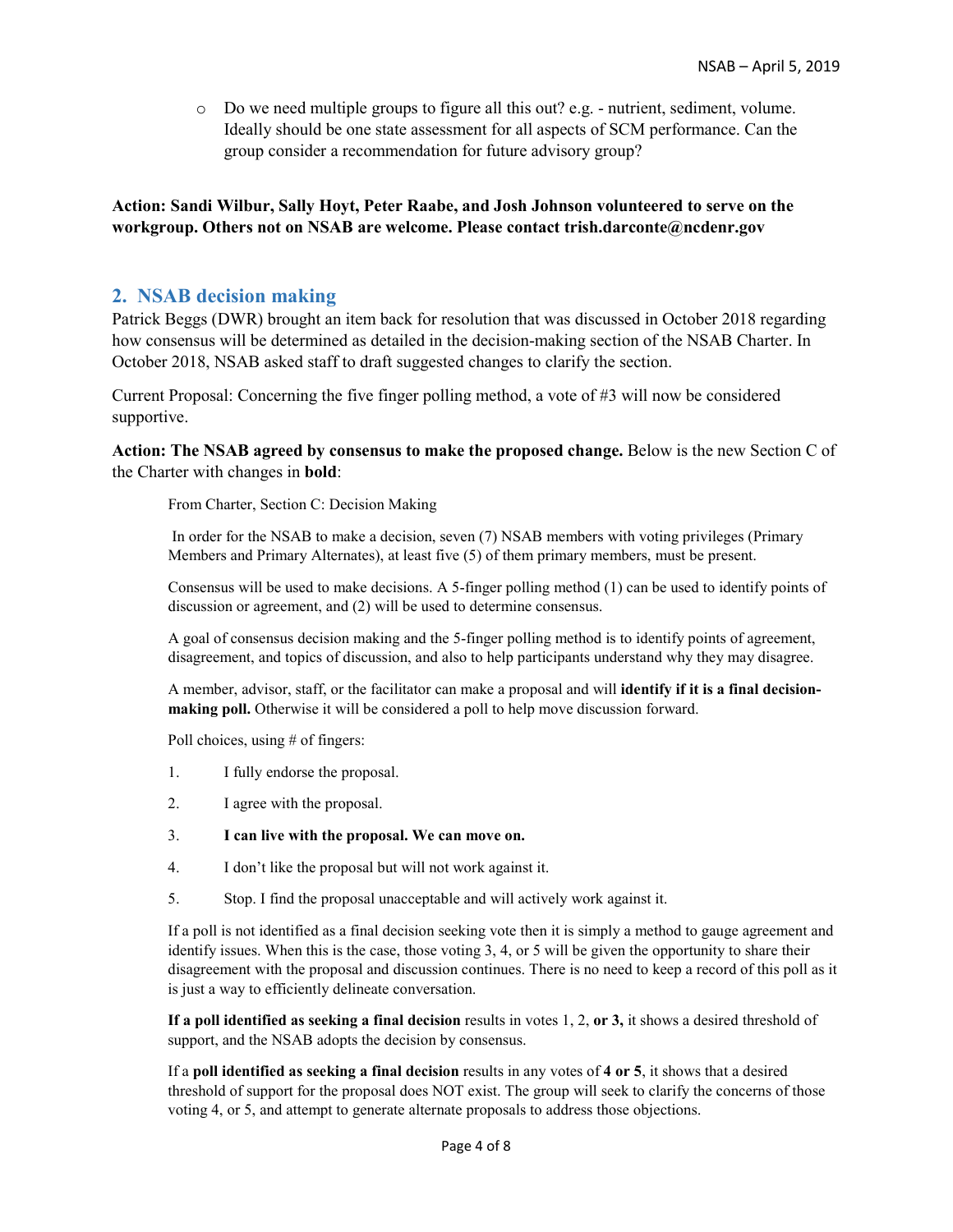Alternate proposals will be tested using the same 5-finger poll method.

If multiple alternate proposals identified as seeking a final decision do not result in consensus, a referral proposal will be made to defer the matter to the next meeting with those voting 4 or 5 on the decisionseeking proposal agreeing to meet with the proposer(s) to redraft a proposal. This deferral proposal must result in votes of 1 or 2 only.

In the absence of consensus to refer the matter to the next meeting, the original proposal is immediately submitted to a yes/no vote and may be approved by an affirmative vote consisting of the full group in attendance minus one.

Meeting reports on decision-making as well as explanations used to convey the proposal to necessary leadership, will reflect minority and majority viewpoints. Board members will work with DWR to provide accurate language.

#### **3. Remedying Discharging Sand Filters Nutrient Reduction Practice**

Patrick Beggs (DWR) brought the finalized practice Remedying Discharging Sand Filters back to the NSAB for endorsement. The practice was previously developed with subject matter experts and the NSAB, vetted in its current form through the NSAB in October 2018, made available for public comment from December 4, 2018 to January 8, 2019 and amended by staff.

#### **Action: The NSAB endorsed the practice by unanimous consent.**

Comments: The practice is good. With respect to the related question of whether DWR intends to assign (Falls) local governments the pre-remedy loading from DSFs, in principle it is unfair to make them responsible for loading that is permitted by the state as a point source.

#### **4. Baseline Survey for Street and Storm Drain Cleaning (SSDC) Practice**

Patrick Beggs (DWR) provided a draft survey instrument for this practice for NSAB comment prior to release to local programs.

Background: The SSDC practice came to the NSAB in June 2018 as one combined practice. Changes were made based on NSAB input and the practice was put to public comment from July 7 to August 2, 2018. Further changes were made, and it returned to the NSAB for endorsement in Oct 2018. At that point, the NSAB was comfortable with the practice from a technical standpoint but concerned about the policy of requiring improvement from the baseline period and specifically, how baseline would be determined. The NSAB decided a survey of local governments and state/federal entities could help determine if this was possible to quantify. The goal of the survey would be to determine whether sufficient information remains available to local governments to estimate the magnitude of baseline material collection.

At this meeting, Patrick reviewed the draft survey instrument, and received the following comments.

#### **Survey Comments**

- What about miles swept instead of weight collected? Is there a way to determine weight from that info? [staff: Yes]
- Type of truck matters—ask this; diff tech has diff removal rates.
- Add optional comment areas so people can explain their answers / provide more info
- Clarify what type of data you want to collect.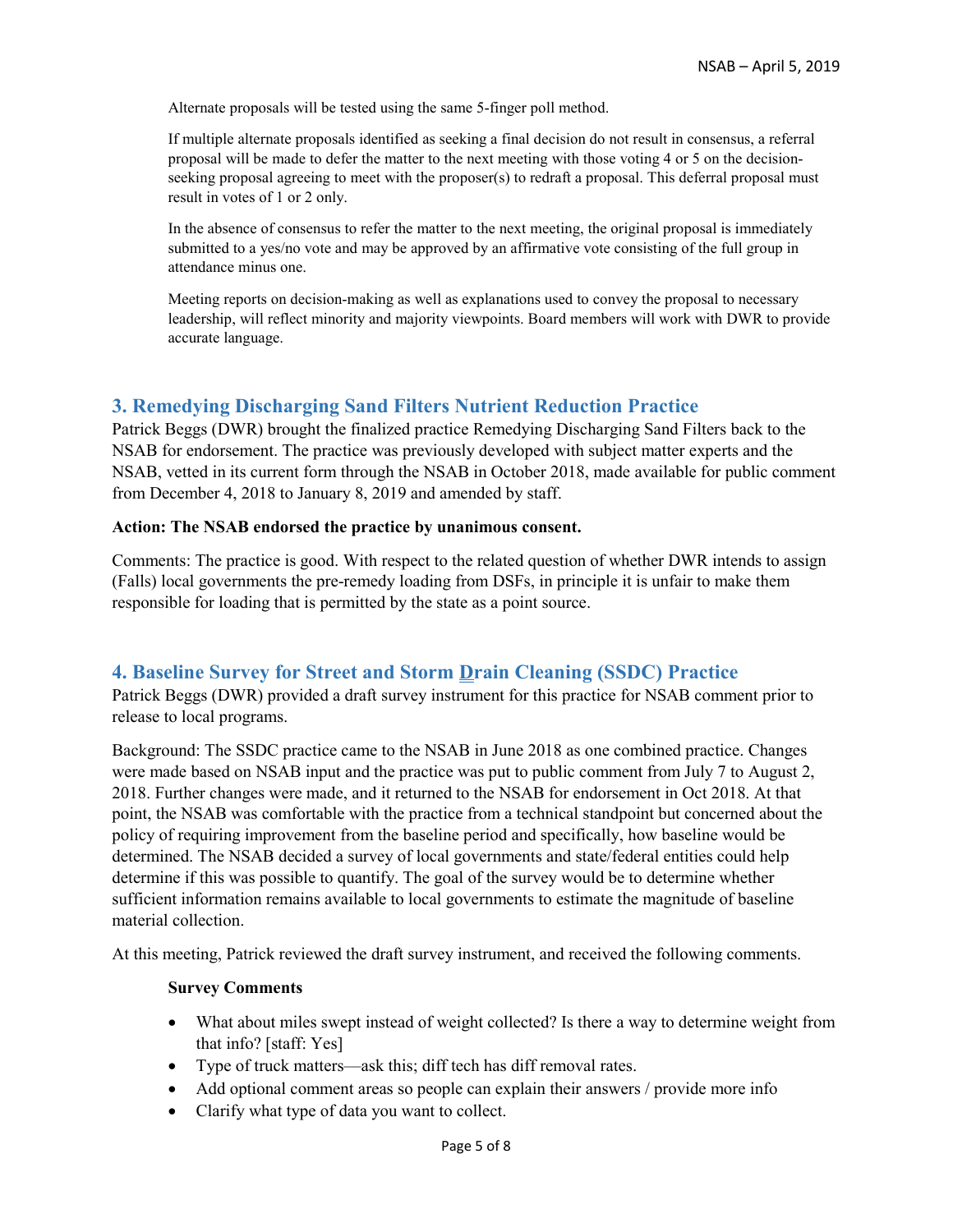- o Let people report quality of data somehow.
- Maybe add a third column about "whether this data could be collected" because some of us could easily get this data moving forward.
- I'm intrigued by a survey being associated with a practice. In future, maybe the survey ought to come first when investigating new practices, see if there's data and interest, then proceed with developing a credit. [staff: We kind of do that already, just not as a survey. We discuss with the NSAB what is worth spending time on, and sometimes things are so obviously not useful they don't even make it on the NSAB agenda. Early on, the NSAB identified all possible practices and prioritized which ones to pursue].

o Does NSAB reevaluate that list over time? [staff: No, we have not, but we can.]

- The practice seems to assign credit by actual material weight, instead of doing an assumed credit based on miles. [staff: Correct, this is the direction the NSAB steered the credit.]
- Add survey question about whether people have changed their practices in the last X years.
- Clarify terminology, e.g curb miles; street miles; land miles
- I like where this survey and conversation is going. While we won't have records from 1997, there is a lot of institutional history. Ask when sweepers were purchased, crews formed, etc.
- Add a question: Do you sweep the same route all the time, or do you alternate?

#### **Bigger Picture and Baseline**

- I'm still against having a baseline determination for this practice. We need to incentivize street sweeping and storm drain cleaning. What about communities that were already doing great work in this area? We don't want to penalize them with a baseline determination. Incentivize small municipalities to do these practices.
- I am in favor of understanding the pounds of N and P difference between baseline and now, but I think that should be different from credit.
- I agree, we need to incentivize any practice that reduces nutrients.
- If you are doing the same thing as baseline, then you are not making progress, in fact, if you stop doing those things, it gets worse.
- Would cities be penalized if we stopped sweeping streets, if staffing issues etc? It's very expensive. [staff: Yes, you would not get the credit that year. It's an annual credit.]
- I agree with everyone's comments, but the rules say we have to figure out how much loading was there, and how to reduce it. Under this regulatory and legal framework, we have to do this. We're stuck in this box. I'd like to see this change. If you don't like having that baseline, we need to change the rules.
- Based on observing and regulating local govts, people won't know what they did 20 years ago. You might get info about baseline, but it won't be good info.
- Survey will try to ferret out whether the data is good or bad.
- What's the risk of issuing a credit irrespective of a baseline?
- At some point we need to get to the point where incentivizing positive actions is at the forefront, rather than regulatory consistency being at the forefront.
- When you go to council and say we need to buy 5 more street sweepers, you have to go thru all the reasons why you need them. What's the incentive if there's no credit? Management can just choose to put money into other efforts.
- Towns are investing in better technology because they are anticipating a credit.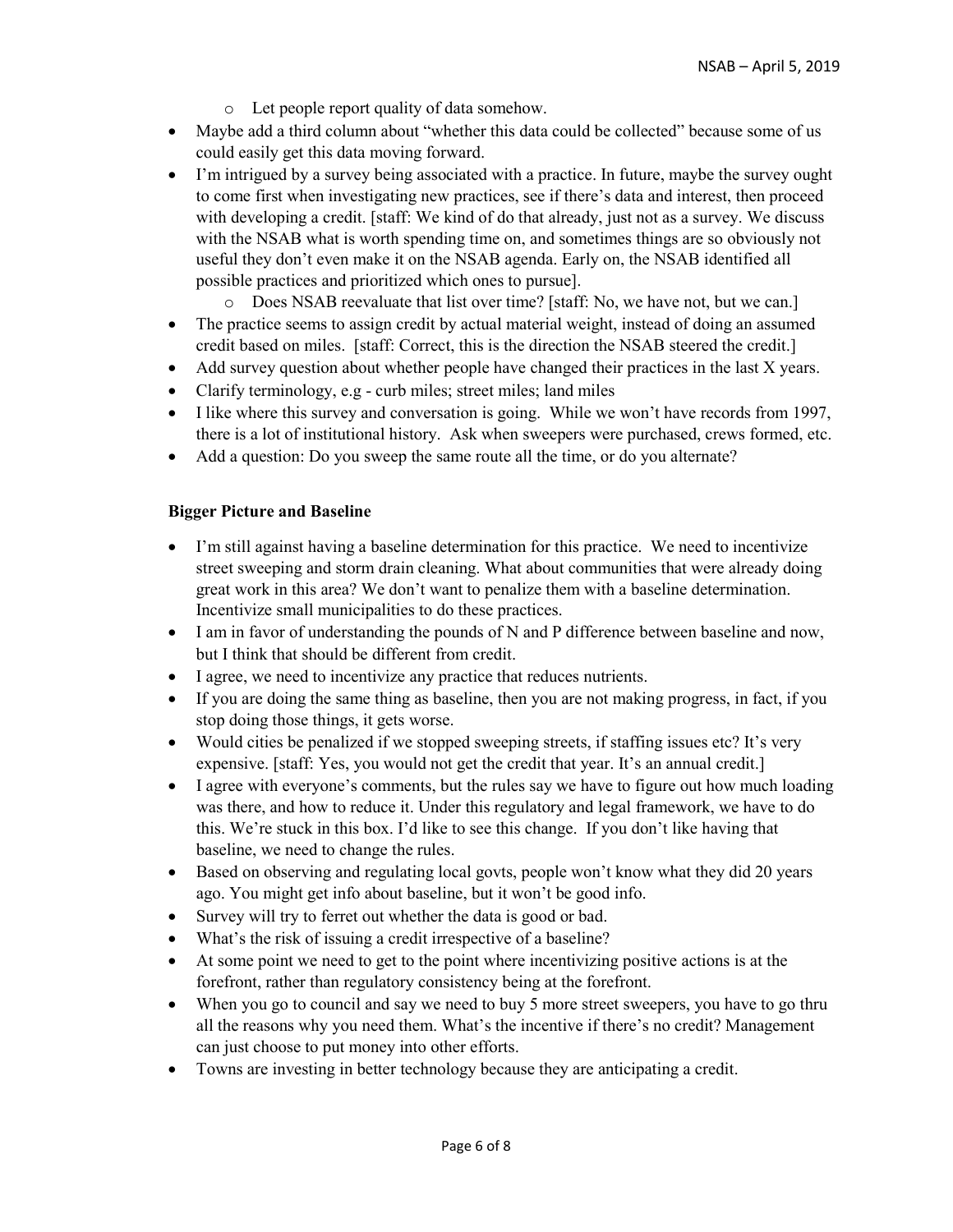- There may be a difference between the value to Phase 1 and Phase 2 communities. If we allow Phase 2's to document that there was a program thru less quantifiable methods, we might get more info.
- When we revisit the rules, maybe we don't need to include a baseline.
- We are looking for a new paradigm. The level of accuracy is different for this credit.
- Chesapeake Bay doesn't have a baseline.
- [staff: the rules are designed using performance standards to provide flexibility vs. a prescriptive command & control approach. Performance standards require a reference condition, they measure improvement relative to a baseline. Credit for continuing what you did in baseline degrades the integrity of the accounting.]
- We are presupposing the answer to this survey assuming there will be data. Let's put the survey out there and see what data is out there, THEN we have this bigger picture conversation. If few were street sweeping 20 years ago, baseline is moot.
- Idea for future conversation: Are 60% of your streets being swept? If so, full credit; if 0%, no credit.

#### **Survey logistics**

- Send it to the supervising engineer
- Send it to NPDES program managers who can put it on listservs.
- Use NPDES permit holder mailing list
- Don't send it to public works directors
- Send it to Streets and Fleets chapter
- Differentiate between Falls and Jordan
- Send it to SWANC
- Tell them how long it will take them to complete and people will more likely do it.
- Charlotte has done surveying something like this for a while and has trouble getting responses.
- Make it available online, using SurveyMonkey or something like that.
- Make it to that you can see all the questions at once so they know it is short.

#### **5. Updates and Comments**

- Patrick Beggs DWR. The collaboratory recently held their annual research symposium sharing the work that has been done in the Jordan Lake watershed. Presentations can be found at: <https://ie.unc.edu/nutrient-study/symposium/>Some highlights include: more flow from Haw River makes it far up the New Hope arm of the lake, there is enough phosphorous present in sediment that nitrogen is the current limiting nutrient. Nitrogen fixers are only a small part of dynamics in the lake.
- John Huisman DWR. Rules readoption for Tar-Pamlico Nutrient Offset rule revision will affect all strategies. Public comment period ends April 16<sup>th</sup>. Two public hearings were held. Results will go to the EMC in July, and the RRC in August. The rules will be in effect in Fall 2019.
- 85% of flow in Jordan Lake comes from Haw! Wow.
- Lots of smart people have worked on this group for a long time. Are we using our brainpower as best we can here? Right now we advise DWR on what they need. Are there other things this board should focus on?